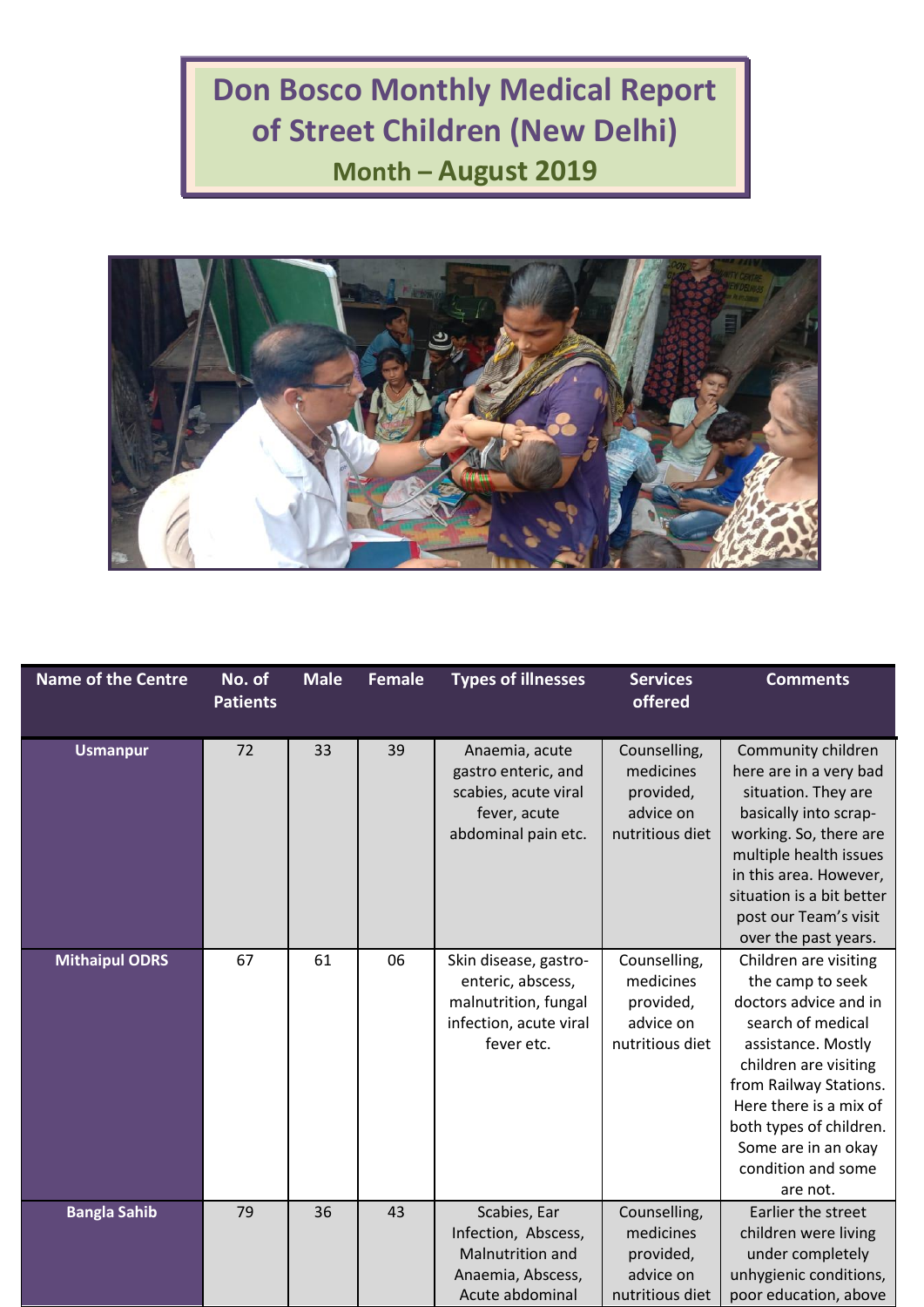|                                                     |    |    |    | Pain etc.                                                                                                           |                                                                        | 90% male and 70%<br>female were drug<br>addicts and the health<br>conditions were<br>worse, however, the<br>children nowadays are<br>fairly better than<br>before in terms of<br>education and health.<br>Additionally, the<br>children found near<br>Hanuman Mandir (CP)<br>are still under the<br>drug quipped<br>situation. |
|-----------------------------------------------------|----|----|----|---------------------------------------------------------------------------------------------------------------------|------------------------------------------------------------------------|--------------------------------------------------------------------------------------------------------------------------------------------------------------------------------------------------------------------------------------------------------------------------------------------------------------------------------|
| <b>Shahdara</b>                                     | 98 | 47 | 51 | Infections, infected<br>wounds, traumatic<br>injury, skin disease,<br>abscess, upper<br>respiratory disease<br>etc. | Counselling,<br>medicine<br>provided,<br>advice on<br>nutritious diet  | They are homeless<br>and residing at nearby<br>railway stations and<br>nearby areas. Fungal<br>infection and infected<br>wound are mostly<br>diagnosed there.                                                                                                                                                                  |
| <b>Shashtri Park</b>                                | 89 | 48 | 41 | Anaemia, acute<br>gastro-enteric, and<br>scabies, acute viral<br>fever, acute<br>abdominal pain etc.                | Counselling,<br>medicines<br>provided,<br>advice on<br>nutritious diet | Community children<br>are a little bit better<br>than the street<br>children but they are<br>also suffering from<br>health issues.                                                                                                                                                                                             |
| Bhika ji kama place                                 | 97 | 53 | 44 | Infections, infected<br>wounds, traumatic<br>injury, skin disease,<br>abscess, upper<br>respiratory disease<br>etc. | Counselling,<br>medicines<br>provided,<br>advice on<br>nutritious diet | This place has a good<br>amount of children<br>living in fairly good<br>conditions as<br>compared to the other<br>centres. Here the<br>issues are not very<br>major ones, just basic<br>fungal infections or<br>the fever, wounds, etc<br>type of diseases.                                                                    |
| Jama Masjid                                         | 82 | 38 | 44 | Anaemia, acute<br>gastro-enteric, and<br>scabies etc.                                                               | Counselling,<br>medicines<br>provided,<br>advice on<br>nutritious diet | Children here are<br>addicted to drugs and<br>beggars. They are<br>homeless and residing<br>at nearby railway<br>stations, mosque area,<br>etc. A number of<br>diseases are found<br>here.                                                                                                                                     |
| Hanuman Mandir, Old<br><b>Delhi Railway Station</b> | 71 | 32 | 39 | Acute viral fever, URI,<br>fungal infection,<br>anaemia, acute<br>gastro-enteric, and<br>scabies, etc.              | Counselling,<br>medicines<br>provided,<br>advice on<br>nutritious diet | The children found<br>here are severely<br>under drug addiction<br>and are mostly<br>homeless.                                                                                                                                                                                                                                 |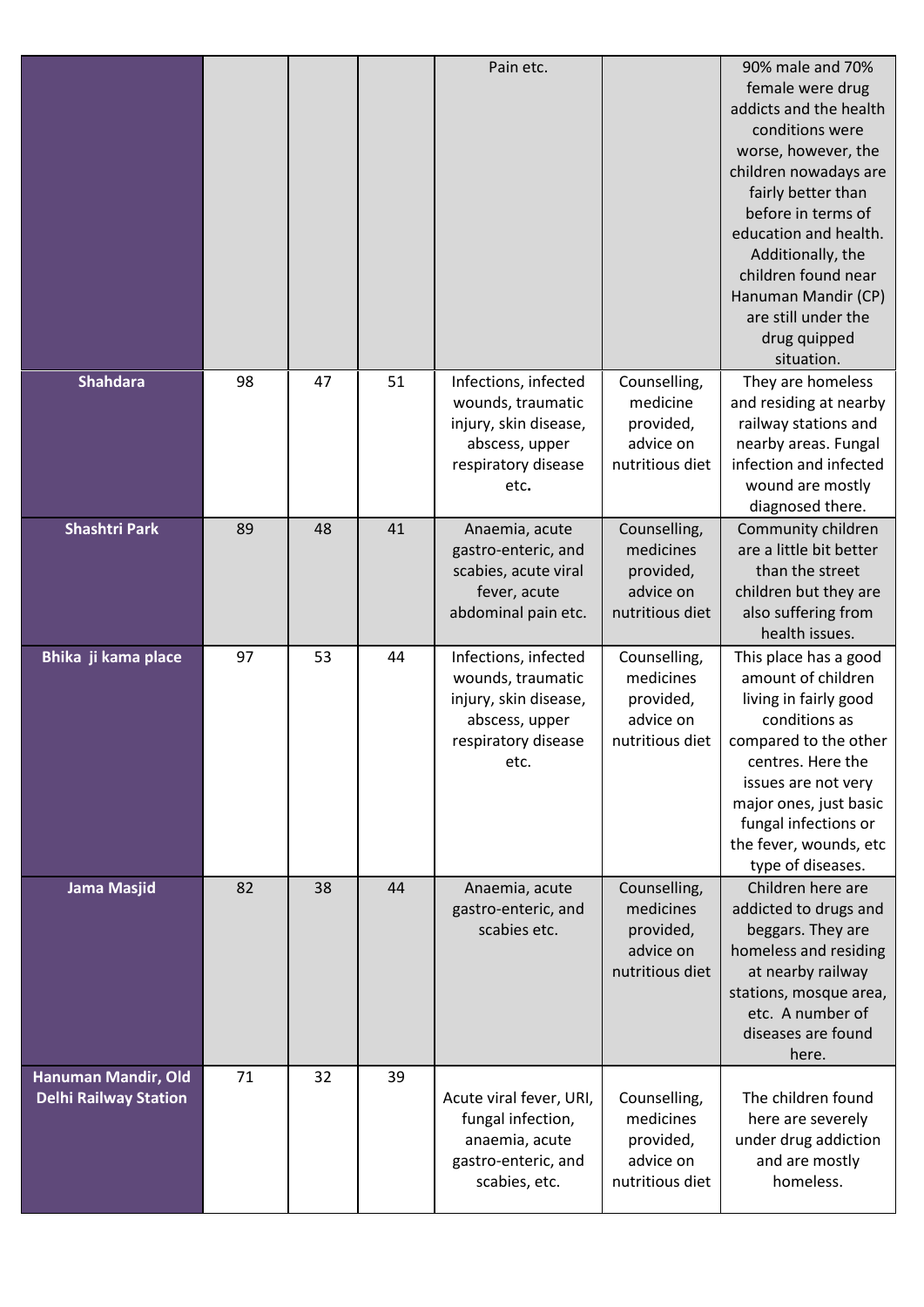| <b>Mahipalpur</b>      | 79   | 42  | 37  | Infections, infected<br>wounds, traumatic<br>injury, skin disease,<br>abscess, upper<br>respiratory disease<br>etc.        | Counselling,<br>medicine<br>provided,<br>advice on<br>nutritious diet  | This is perhaps the<br>cleanest centre<br>amongst all the<br>centres. Children are<br>in a good condition<br>and suffer from the<br>regular infections and<br>diseases. |
|------------------------|------|-----|-----|----------------------------------------------------------------------------------------------------------------------------|------------------------------------------------------------------------|-------------------------------------------------------------------------------------------------------------------------------------------------------------------------|
| <b>Madanpur Khadar</b> | 86   | 45  | 41  | Viral Fever, gastro-<br>enteric, anaemia,<br>URI, acute, etc.                                                              | Counselling,<br>medicines<br>provided,<br>advice on<br>nutritious diet | Poor hygienic<br>conditions,<br>unawareness, families<br>live in Jhuggis<br>provided by<br>Construction builders.<br>The health conditions<br>are poor.                 |
| <b>Munirka</b>         | 78   | 34  | 44  | Anaemia, acute<br>gastro-enteric, and<br>scabies etc.                                                                      | Counselling,<br>medicines<br>provided,<br>advice on<br>nutritious diet | Community children<br>are a little bit better<br>than street children<br>but they are also<br>suffering from health<br>issues.                                          |
| Don Bosco Ashalayam    | 129  | 88  | 41  | Infections, infected<br>wounds, traumatic<br>injury, fever, skin<br>disease, abscess,<br>upper respiratory<br>disease etc. | Counselling,<br>medicines<br>provided,<br>advice on<br>nutritious diet | This is a shelter home<br>for street children.<br>Children come to this<br>centre to stay in<br>different kinds of<br>living conditions.                                |
| Seelampur              | 69   | 37  | 32  | Infections, infected<br>wounds, traumatic<br>injury, skin disease,<br>abscess, upper<br>respiratory disease<br>etc.        | Counselling,<br>medicines<br>provided,<br>advice on<br>nutritious diet | Community children<br>are a little bit better<br>than the street<br>children but they are<br>also suffering from<br>health issues.                                      |
| <b>Sant Nagar</b>      | 67   | 29  | 38  | Anaemia, acute<br>gastro-enteric, and<br>scabies etc.                                                                      | Counselling,<br>medicines<br>provided,<br>advice on<br>nutritious diet | Here the children's<br>parents are more into<br>alcoholism and drugs<br>than the children<br>themselves. Health<br>conditions are also not<br>that good.                |
| <b>Total</b>           | 1163 | 623 | 540 |                                                                                                                            |                                                                        |                                                                                                                                                                         |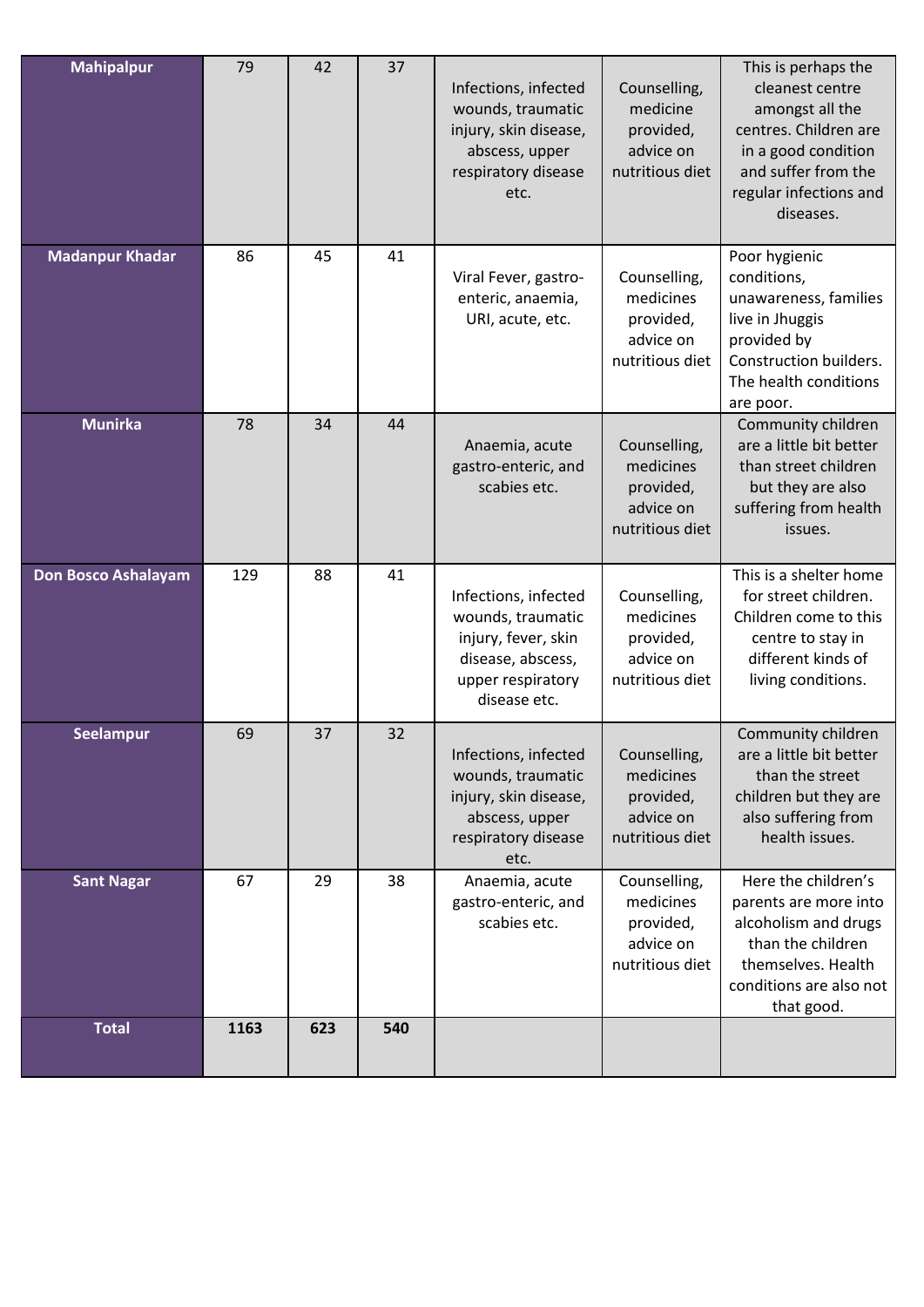| <b>S. No.</b> | <b>Description</b>          | <b>Total No.</b> |
|---------------|-----------------------------|------------------|
|               | Below the age of Five years | 279              |
|               | Above the age of Five years | 884              |
| 3             | <b>No. of Dressings</b>     | 13               |



## **Don Bosco Health Centre, Basant Road, Paharganj**

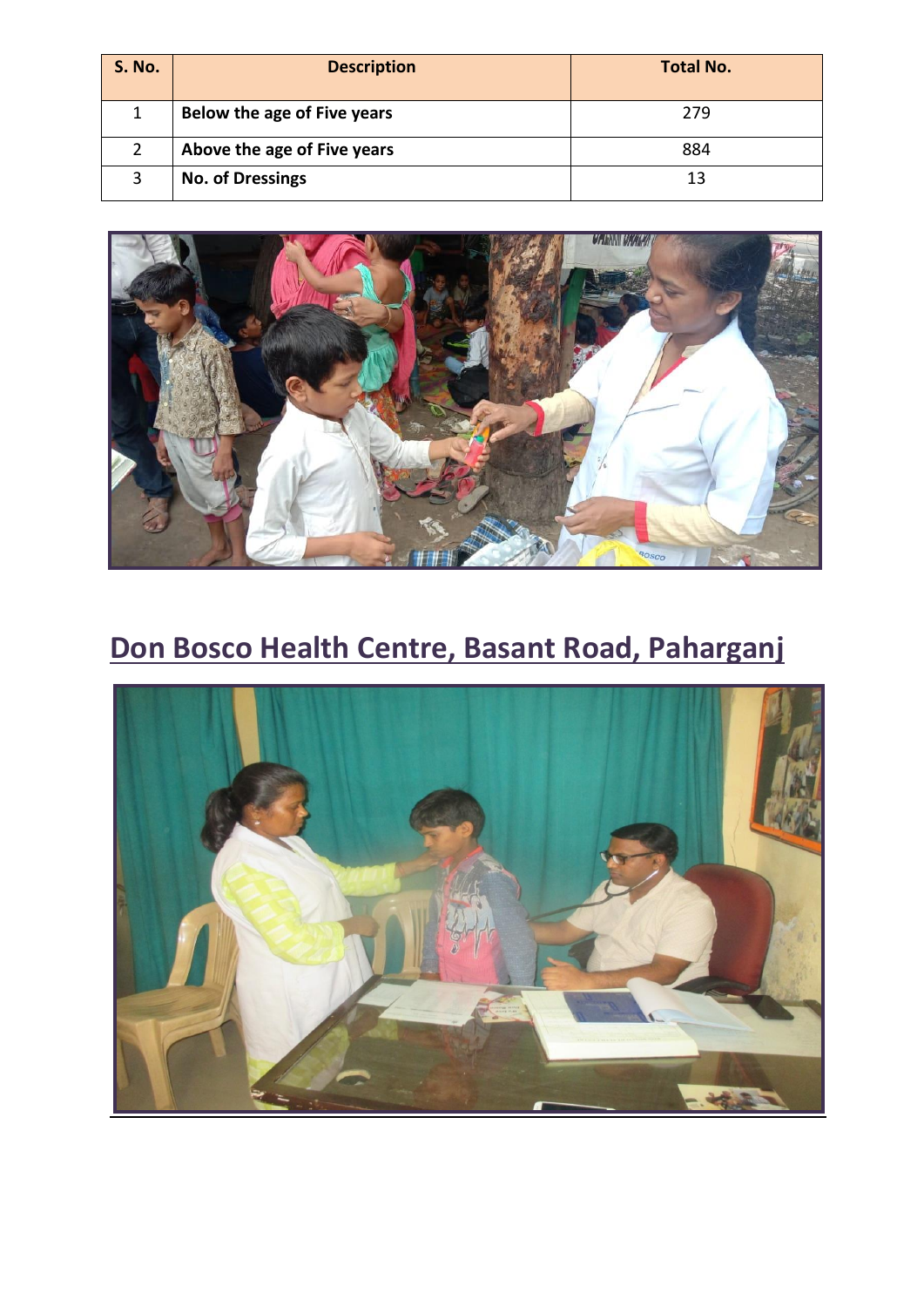| <b>S. No.</b> | <b>Description</b>                       | <b>Total No.</b> |
|---------------|------------------------------------------|------------------|
| 1             | <b>Total Number of Medical Check-ups</b> | 367              |
| 2             | <b>New Children</b>                      | 72               |
| 3             | <b>Number of Follow-ups</b>              | 51               |
| 4             | <b>Number of Females</b>                 | 38               |
| 5             | <b>Numbers of Males</b>                  | 329              |
| 6             | <b>Number of Dressings</b>               | 11               |



We at the Don Bosco Health Centre, Basant Road, Paharganj, observed that Traumatic Injury, Abscess, URI- Upper Respiratory Infection, and kin diseases are very commonly diagnosed by our medical consultants. Mainly street children who stay at the railway platforms or at the shelter homes of other NGOs visit here for their treatment.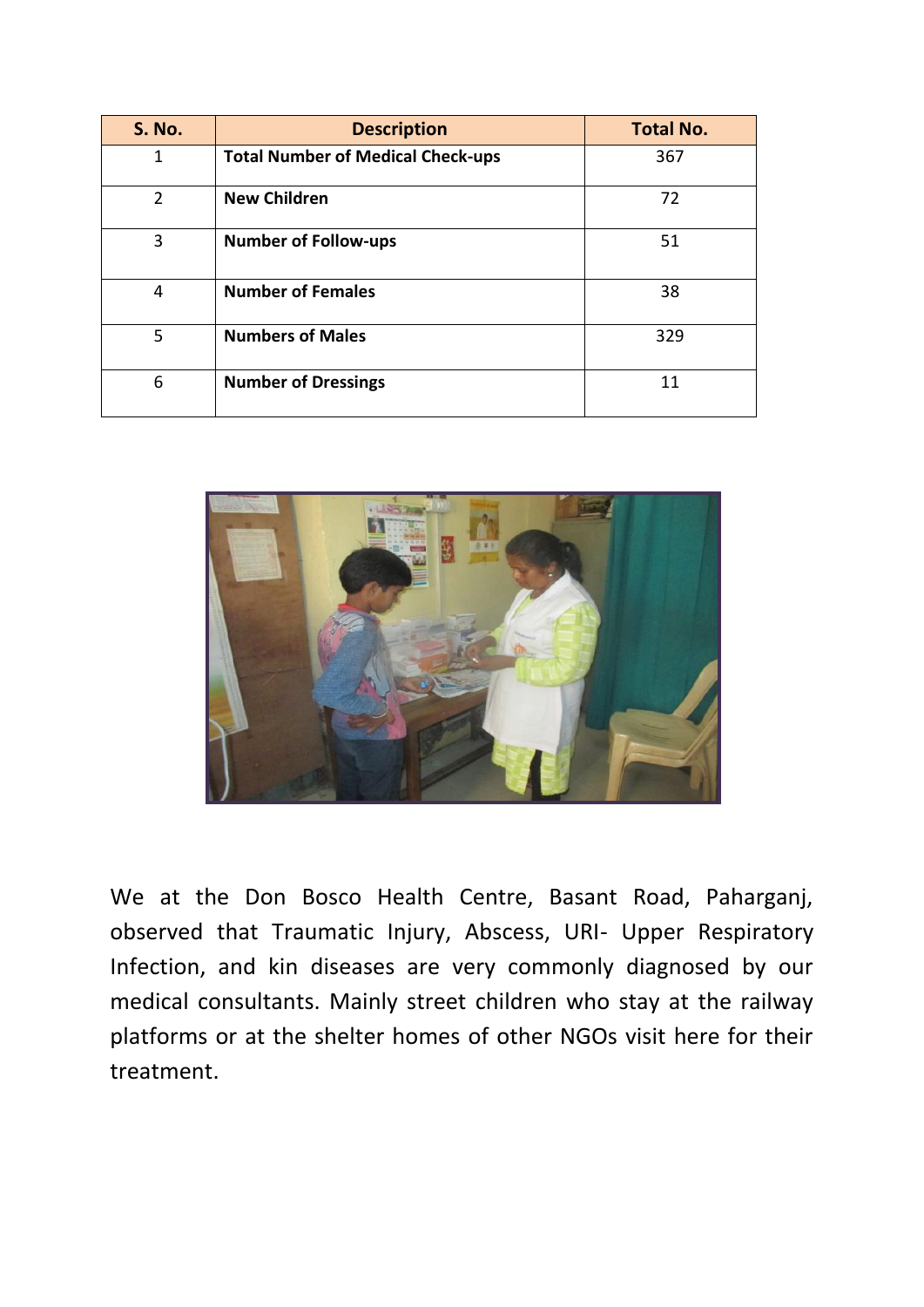## **Special Health Camp organized on 08 th August 2019 at Rajbir Colony- Gharoli, New Delhi**

Bosco Delhi organised a Health Awareness camp with the help of another Ngo in the Rajbir Colony's Gharoli area of New Delhi, on 08<sup>th</sup> August 2019. The main beneficiaries of this camp were the children who live on the streets with their families. Around 73 children took part in the camp. During this camp, Dr. Vijay Kumar spoke to the children about their living styles and suggested ways in which the children and their families could protect themselves from various diseases in the surroundings. This helped the families have a more detailed and broad idea and understanding about how they could adopt a more healthy living style, not just individually but also as a family and society as a whole.